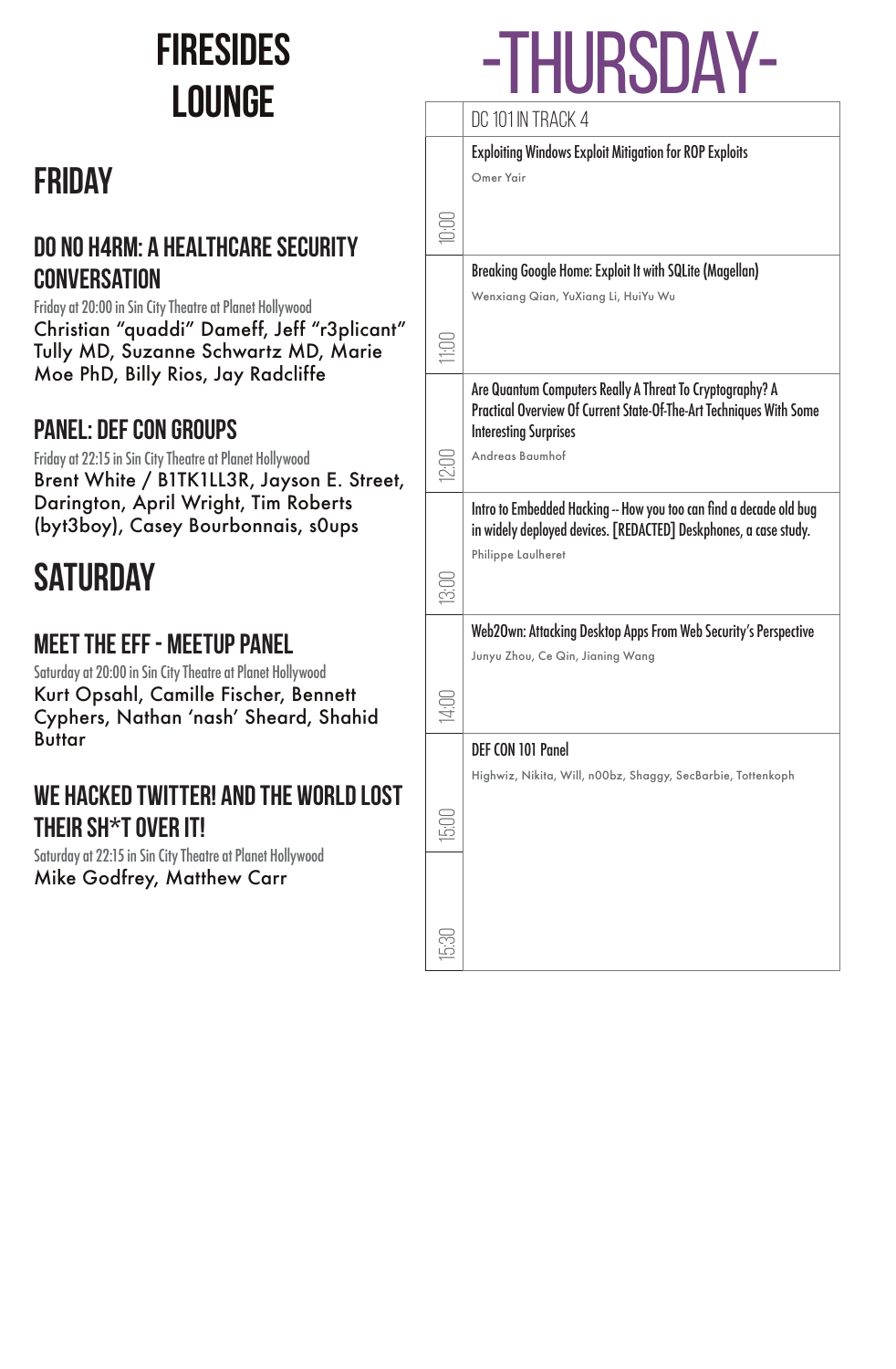# -FRIDAY-

|                                                 | <b>TRACK1</b>                                                                                    | <b>TRACK 2</b>                                                                                                                                       | TRACK <sub>3</sub>                                                                                                                                   | <b>TRACK 4</b>                                                                                                                                                                 |
|-------------------------------------------------|--------------------------------------------------------------------------------------------------|------------------------------------------------------------------------------------------------------------------------------------------------------|------------------------------------------------------------------------------------------------------------------------------------------------------|--------------------------------------------------------------------------------------------------------------------------------------------------------------------------------|
| 10:00                                           | Behind the Scenes of the DEF CON<br>27 Badge<br>Joe Grand (Kingpin)                              | Hacking Congress: The Enemy Of<br>My Enemy Is My Friend<br>Former Rep. Jane Harman, Rep.<br>James Langevin, Jen Ellis, Cris<br>Thomas, Rep. Ted Lieu | <b>Behind the Scenes: The Industry</b><br>of Social Media Manipulation<br><b>Driven by Malware</b><br>Olivier Bilodeau, Masarah<br>Paguet-Clouston   | <b>Duplicating Restricted Mechanical</b><br>Keys<br>Bill Graydon, Robert Graydon                                                                                               |
| $\begin{array}{c}\n11.00 \\ 11.00\n\end{array}$ | Don't Red-Team AI Like a Chump<br>Ariel Herbert-Voss                                             | The Tor Censorship Arms Race:<br>The Next Chapter<br>Roger Dingledine                                                                                | All the 4G Modules Could Be<br>Hacked<br>XiaoHuiHui, Ye Zhang,<br>ZhengHuang                                                                         | Evil eBPF In-Depth: Practical<br>Abuses of an In-Kernel Bytecode<br><b>Runtime</b><br>Jeff Dileo                                                                               |
| 12:00                                           | <b>Process Injection Techniques -</b><br><b>Gotta Catch Them All</b><br>Itzik Kotler, Amit Klein | <b>Phreaking Elevators</b><br>WillC                                                                                                                  | <b>Infiltrating Corporate Intranet</b><br>Like NSA_Pre-auth RCE on<br><b>Leading SSL VPNs</b><br>Orange Tsai, Meh Chang                              | <b>API-Induced SSRF: How Apple Pay</b><br><b>Scattered Vulnerabilities Across</b><br>the Web<br>Joshua Maddux                                                                  |
| 13:00                                           | HackPac: Hacking Pointer<br>Authentication in iOS User Space<br>Xiaolong Bai, Min (Spark) Zheng  | <b>HVACking: Understand the</b><br>Difference Between Security and<br>Reality!<br>Douglas McKee, Mark Bereza                                         | No Mas-How One Side-Channel<br>Flaw Opens Atm, Pharmacies and<br><b>Government Secrets Up to Attack</b><br>phar                                      | More Keys Than A Piano: Finding<br><b>Secrets In Publicly Exposed Ebs</b><br>Volumes<br>xBen "benmap" Morris                                                                   |
| 14:00                                           | Harnessing Weapons of Mac<br><b>Destruction</b><br>Patrick Wardle                                | Are Your Child's Records at Risk?<br>The Current State of School<br><b>Infosec</b><br><b>Bill Demirkapi</b>                                          | <b>How Deep Learning Is</b><br><b>Revolutionizing Side-Channel</b><br><b>Cryptanalysis</b><br>Elie Bursztein, Jean Michel Picod                      | <b>Practical Key Search Attacks</b><br>Against Modern Symmetric<br><b>Ciphers</b><br>Daniel "ufurnace" Crowley,<br>Daniel Pagan                                                |
| 15:00                                           | <b>MOSE: Using Configuration</b><br><b>Management for Evil</b><br>Jayson Grace                   | Change the World, cDc Style: Cow<br>tips from the first 35 years<br>Joseph Menn, Peiter Mudge<br>Zatko, Chris Dildog Rioux, Deth<br>Vegetable, Omega | 100 Seconds of Solitude:<br><b>Defeating Cisco Trust Anchor With</b><br><b>FPGA Bitstream Shenanigans</b><br>Jatin Kataria, Rick Housley, Ang<br>Cui | <b>Relaying Credentials Has Never</b><br><b>Been Easier: How to Easily Bypass</b><br>the Latest NTLM Relay Mitigations<br>Marina Simakov, Yaron Zinar                          |
|                                                 |                                                                                                  |                                                                                                                                                      |                                                                                                                                                      |                                                                                                                                                                                |
| 16:00                                           | Please Inject Me, a x64 Code<br>Injection<br>Alon Weinberg                                       | I Know What You Did Last<br><b>Summer: 3 Years of Wireless</b><br>Monitoring at DEF CON<br>d4rkm4tter (Mike Spicer)                                  | <b>Surveillance Detection Scout -</b><br>Your Lookout on Autopilot<br>Truman Kain                                                                    | The JOP ROCKET: A Supremely<br><b>Wicked Tool for JOP Gadget</b><br>Discovery, or What to Do If ROP<br><b>Is Too Easy</b><br>Dr. Bramwell Brizendine, Dr.<br>Joshua Stroschien |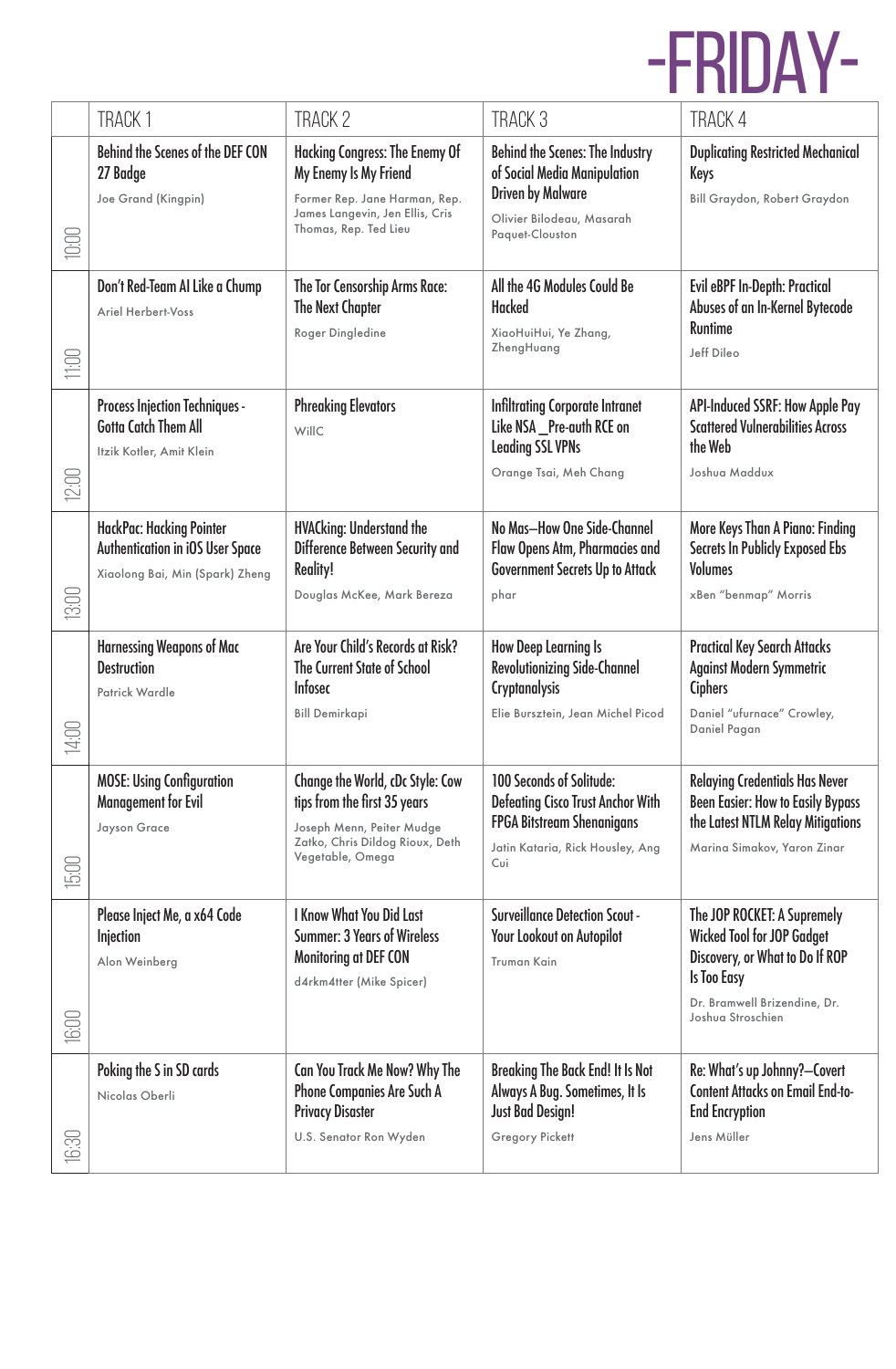# -SATURDAY-

|             | <b>TRACK1</b>                                                                                                                    | TRACK <sub>2</sub>                                                                                                                                  | TRACK <sub>3</sub>                                                                                                                               | TRACK 4                                                                                                           |
|-------------|----------------------------------------------------------------------------------------------------------------------------------|-----------------------------------------------------------------------------------------------------------------------------------------------------|--------------------------------------------------------------------------------------------------------------------------------------------------|-------------------------------------------------------------------------------------------------------------------|
| 0:00        | <b>Weaponizing Hypervisors to Fight</b><br>and Beat Car and Medical Devices<br><b>Attacks</b><br>Ali Islam, Dan Regalado (DanuX) | Rise of the Hypebots: Scripting<br>Streetwear<br>finalphoenix                                                                                       | Information Security in the Public<br>Interest<br><b>Bruce Schneier</b>                                                                          | EDR Is Coming; Hide Yo Sh!t<br>Michael Leibowitz, Topher<br>Timzen                                                |
| 11:00       | Your Car is My Car<br>Jmaxxz                                                                                                     | <b>HAKC THE POLICE</b><br><b>Bill Swearingen</b>                                                                                                    | Hacking Your Thoughts - Batman<br><b>Forever meets Black Mirror</b><br>Katherine Pratt/GattaKat                                                  | <b>Meticulously Modern Mobile</b><br><b>Manipulations</b><br>Leon Jacobs                                          |
| <b>2:00</b> | How You Can Buy AT&T, T-Mobile,<br>and Sprint Real-Time Location<br>Data on the Black Market<br>Joseph Cox                       | <b>Defeating Bluetooth Low Energy</b><br>5 PRNG for Fun and Jamming<br>Damien Cauquil (virtualabs)                                                  | Why You Should Fear Your<br>"mundane" Office Equipment<br>Daniel Romero, Mario Rivas                                                             | <b>Zombie Ant Farm: Practical</b><br><b>Tips for Playing Hide and</b><br>Seek with Linux EDRs<br>Dimitry Snezhkov |
| 13:00       | RACE - Minimal Rights and ACE<br>for Active Directory Dominance<br>Nikhil Mittal                                                 | <b>GSM: We Can Hear Everyone</b><br>Now!<br>Campbell Murray, Eoin Buckley,<br>James Kulikowski                                                      | Tag-side attacks against NFC<br>Christopher Wade                                                                                                 | <b>SSO Wars: The Token Menace</b><br>Alvaro Muñoz, Oleksandr<br>Mirosh                                            |
| 14:00       | SELECT code_execution FROM<br>* USING SQLite; -- Gaining code<br>execution using a malicious<br>SQLite database<br>Omer Gull     | I'm on your phone, listening -<br><b>Attacking VoIP Configuration</b><br><b>Interfaces</b><br>Stephan Huber, Philipp Roskosch                       | Zero bugs found? Hold my Beer<br>AFL! How To Improve Coverage-<br>Guided Fuzzing and Find New<br><b>Odays in Tough Targets</b><br>Maksim Shudrak | <b>Next Generation Process</b><br><b>Emulation with Binee</b><br>Kyle Gwinnup, John<br>Holowczak                  |
| 15:00       | Get Off the Kernel if You Can't<br><b>Drive</b><br>Jesse Michael, Mickey Shkatov                                                 | Reverse-Engineering 4g Hotspots<br>for Fun, Bugs and Net Financial<br>Loss<br>g richter                                                             | <b>State of DNS Rebinding - Attack</b><br>& Prevention Techniques and the<br><b>Singularity of Origin</b><br>Gerald Doussot, Roger Meyer         | .NET Malware Threats:<br><b>Internals And Reversing</b><br>Alexandre Borges                                       |
| 16:00       | Reverse Engineering 17+ Cars in<br>Less Than 10 Minutes<br><b>Brent Stone</b>                                                    | NOC NOC. Who's there? All. All<br>who? All the things you wanted<br>to know about the DEF CON NOC<br>and we won't tell you about<br>The DEF CON NOC | <b>Confessions of an Nespresso</b><br>Money Mule: Free Stuff &<br><b>Triangulation Fraud</b><br>Nina Kollars, Kitty Hegemon                      | <b>Vacuum Cleaning Security:</b><br>Pinky and the Brain Edition<br>jiska, clou (Fabian Ullrich)                   |
| $16:30$     | <b>Unpacking Pkgs: A Look Inside</b><br>Macos Installer Packages And<br><b>Common Security Flaws</b><br>Andy Grant               |                                                                                                                                                     | Go NULL Yourself or: How I<br><b>Learned to Start Worrying While</b><br>Getting Fined for Other's Auto<br><b>Infractions</b><br>droogie          | <b>Apache Solr Injection</b><br>Michael Stepankin                                                                 |